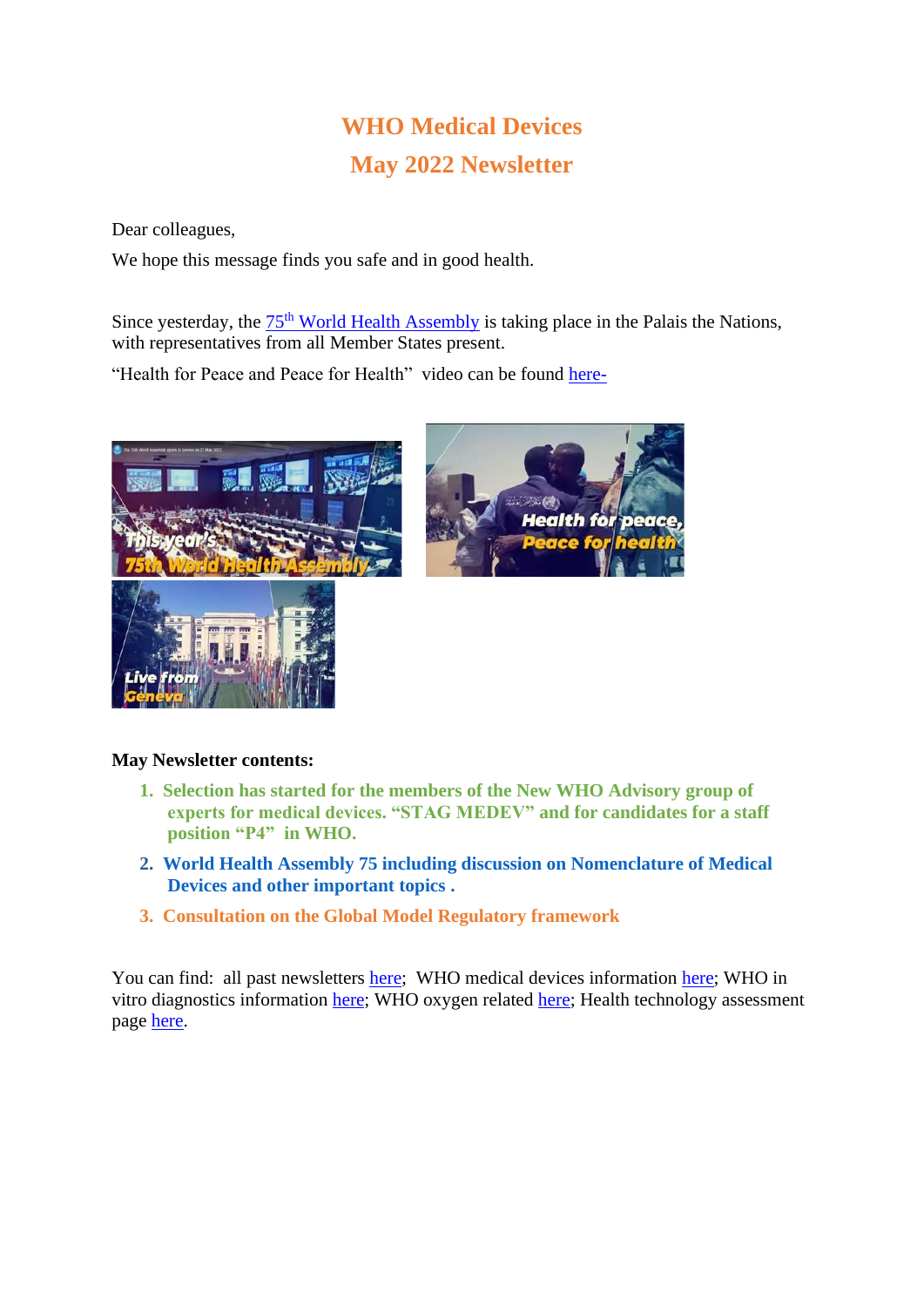**1.1. WHO thanks the experts that have sent expression of interest to be part of the Advisory Group for medical devices**

WHO received 161 submissions from 56 countries. 120 submissions included complete dossiers.

The Secretariat has initiated the selection process for the Strategic and Technical Advisory Group on Medical Devices **(STAG MEDEV).**

<https://www.who.int/about/collaboration/open-calls-for-advisory-groups>

**Thank you! Below you can see how many submissions and from which countries were received:** 



**1.2 For the P4 Staff position,**

Job Description - [Biomedical Engineer \(Priority Medical Devices\) \(2202903\) \(who.int\)](https://careers.who.int/careersection/ex/jobdetail.ftl?job=2202903&tz=GMT%2B02%3A00&tzname=Europe%2FBerlin)

Thank you to the 190 candidates that applied.

The selection process by Human Resources, has begun.

**2. World Health Assembly 75. (WHA75), 22 to 28th May, 2022**

Please find the link to all documents ( including the daily agenda), of the World Health Assembly 75, at: [https://apps.who.int/gb/e/e\\_wha75.html](https://apps.who.int/gb/e/e_wha75.html)

All live and recorded interventions are available in: [https://player.4am.ch/who/20220522-](https://player.4am.ch/who/20220522-28_WHA75/player.html?lang=en) [28\\_WHA75/player.html?lang=en](https://player.4am.ch/who/20220522-28_WHA75/player.html?lang=en) (translations available in 6 languages).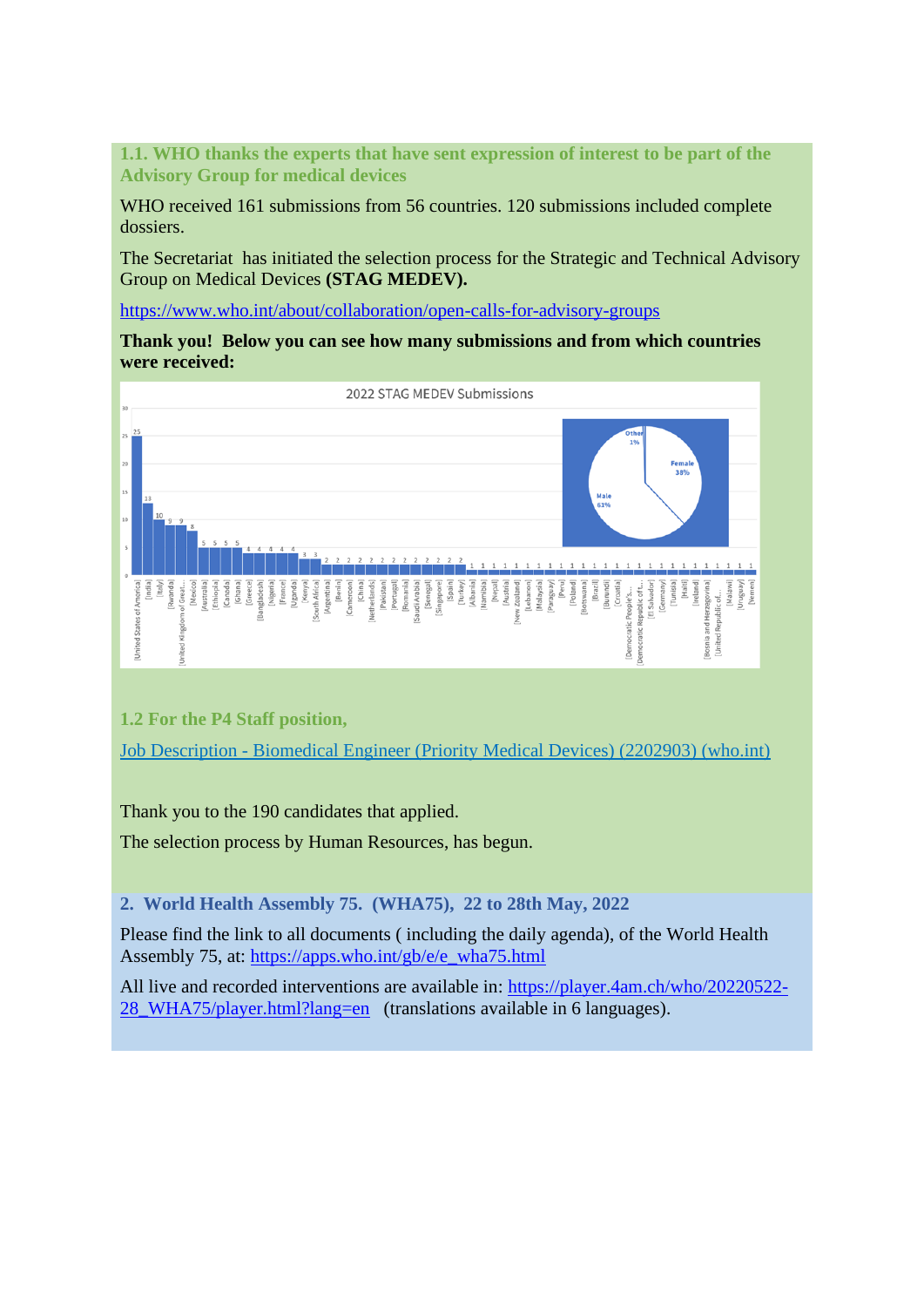

**Item 14.8 Standardization of medical devices Nomenclature** 

It might take place be Wednesday or Thursday. Please check daily agenda.

#### **Background:**

In the Executive Board EB150, in January 2022, the following decision EB150(10), was approved with a request to have intersessional consultations.

#### [EB150\(10\)](https://apps.who.int/gb/ebwha/pdf_files/EB150/B150(10)-en.pdf)

Standardization of medical devices nomenclature

The Member States information sessions and informal consultations took place on 31st March,  $29<sup>th</sup>$  April and  $12<sup>th</sup>$  May 2022.

**Next steps: decision to be taken by World Health Assembly WHA75, May 2022:** 

Two documents are posted: A75/11 (the report), and the A75/11 Add1. (the addendum). This last one includes the draft proposals for **the decision to be taken this week by all Member States**.

### [A75/11](https://apps.who.int/gb/ebwha/pdf_files/WHA75/A75_11-en.pdf)

Standardization of medical devices nomenclature International classification, coding and nomenclature of medical devices

## [A75/11](https://apps.who.int/gb/ebwha/pdf_files/WHA75/A75_11Add1-en.pdf) Add.1

Standardization of medical devices nomenclature International classification, coding and nomenclature of medical devices

More information: [https://www.who.int/teams/health-product-policy-and](https://www.who.int/teams/health-product-policy-and-standards/assistive-and-medical-technology/medical-devices/nomenclature)[standards/assistive-and-medical-technology/medical-devices/nomenclature](https://www.who.int/teams/health-product-policy-and-standards/assistive-and-medical-technology/medical-devices/nomenclature)

Contact: [medicaldevices@who.int](mailto:medicaldevices@who.int)